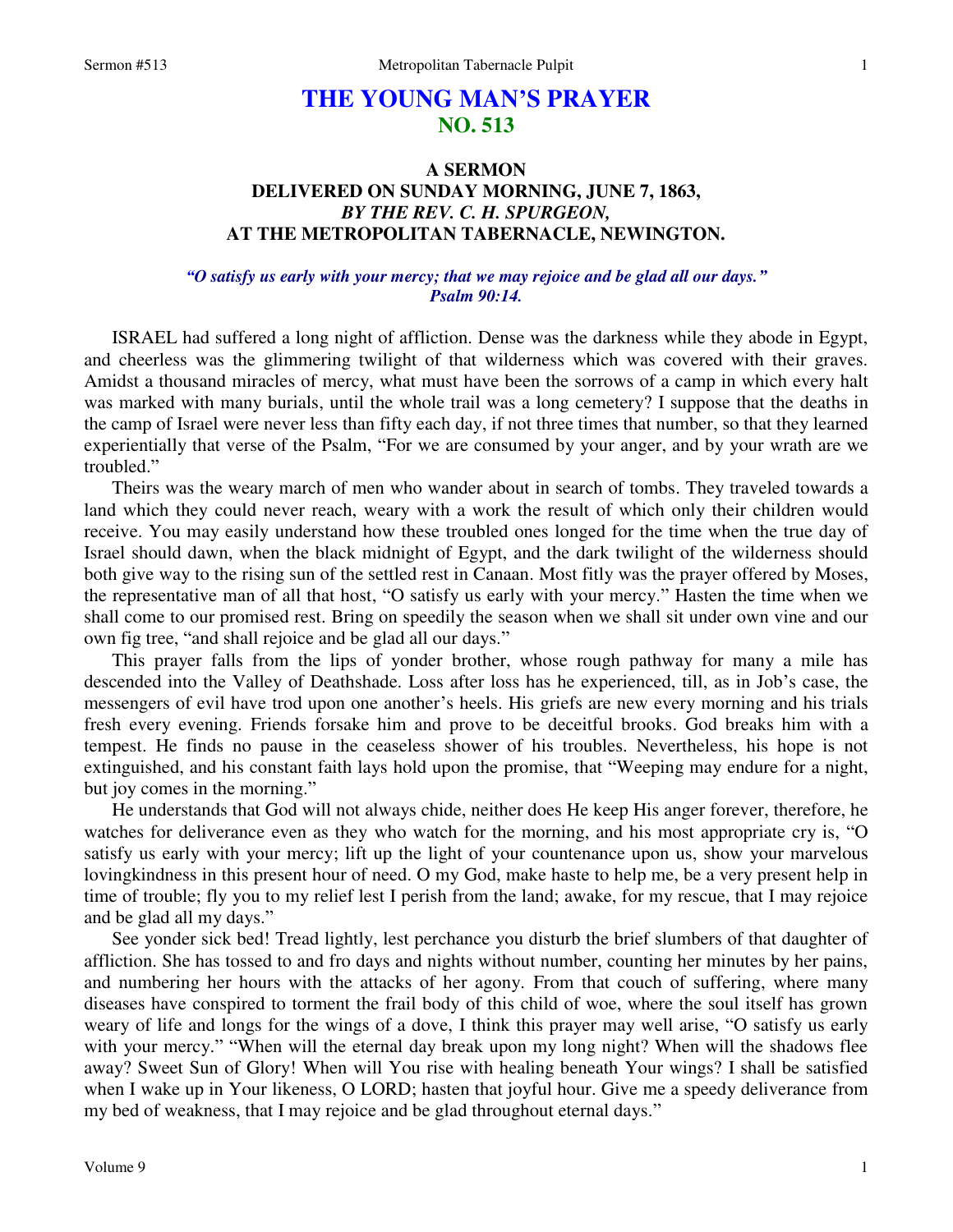I think the prayer would be equally appropriate from many a distressed conscience, where conviction of sin has rolled heavily over the soul, till the bones are sorely vexed and the spirit is overwhelmed. That poor heart indulges the hope that Jesus Christ will one day comfort it and become its salvation. It has a humble hope that these wounds will not last forever, but shall all be healed by mercy's hand, that He who looses the bands of Orion will one day deliver the prisoner out of his captivity. Oh! consciencestricken sinner, you may on your knees now cry out, "O satisfy me early with your mercy. Keep me not always in this house of bondage. Let me not plunge forever in this slough of despondage. Set my feet upon a rock, wash me from my iniquities, clothe me with garments of salvation, and put the new song into my mouth, that I may rejoice and be glad all my days."

Still, it appears to me that, without straining so much as one word even in the slightest degree, I may take my text this morning as the prayer of a young heart, expressing its desire for present salvation. To you, young men and maidens, shall I address myself, and may the good Spirit cause you in the days of your youth to remember your Creator, while the evil days come not, nor the years draw nigh when you shall say, we have no pleasure in them. I hope the angel of the Lord has said unto me, "Run, speak to that young man," and that, like the good housewife in the Proverbs, I shall have a portion also for the maidens!

I shall use the text in two ways; first, *as the ground of my address to the young*, and then, secondly, *as a model for your address to God*.

**I.** WE WILL MAKE OUR TEXT THE GROUND WORK OF A SOLEMN PLEADING WITH YOUNG MEN AND WOMEN TO GIVE THEIR HEARTS TO CHRIST THIS DAY.

The voice of Wisdom reminds you in this our text, that you are not pure in God's sight, but NEED HIS MERCY. Early as it is with you, you must come before God on the same footing as those who seek Him at the eleventh hour. Here is nothing said about merit, nothing concerning the natural innocence of youth, or the beauty of the juvenile character. You are not thus flattered and deceived, but Holy Scripture guides you aright, by dictating to you an evangelical prayer, such as God will deign to accept, "O satisfy us early *with your mercy*."

Young man, though as yet no outward crimes have stained your character, yet your salvation must be the work of reigning grace, and that for several reasons. *Your nature is at the present moment full of sin and saturated with iniquity*, and hence you are the object of God's most righteous anger. How can He meet an heir of wrath on terms of justice? His holiness cannot endure you. What if you are made an heir of glory, will not this be grace and grace alone. If ever you are made meet to be a partaker with the saints in light, this must surely be love's own work. Inasmuch as your nature, altogether apart from your actions, deserves God's reprobation, it is mercy which spares you, and if the Lord be pleased to renew your heart, it will be to the praise of the glory of His grace.

Be not proud, repel not this certain truth that you are an alien, a stranger, an enemy, born in sin and shaped in iniquity, by nature an heir of wrath, even as others—yield to its force and seek that mercy which is as really needed by you as by the hoary-headed villain who rots into his grave, festering with debauchery and lust.

> *"True you are young, but there's a stone Within the youngest breast; One-half the crimes which you have done Would rob you of your rest."*

Besides, your conscience reminds you that your outward lives *have not been what they should be*. How soon did we begin to sin! While we were yet little children, we went astray from the womb, speaking lies. How rebellious we were! How we chose our own will and way, and would by no means submit ourselves to our parents! How in our riper youth we thought it sport to scatter fire-brands, and carry the hot coals of sin in our bosom. We played with the serpent, charmed with its azure scales, but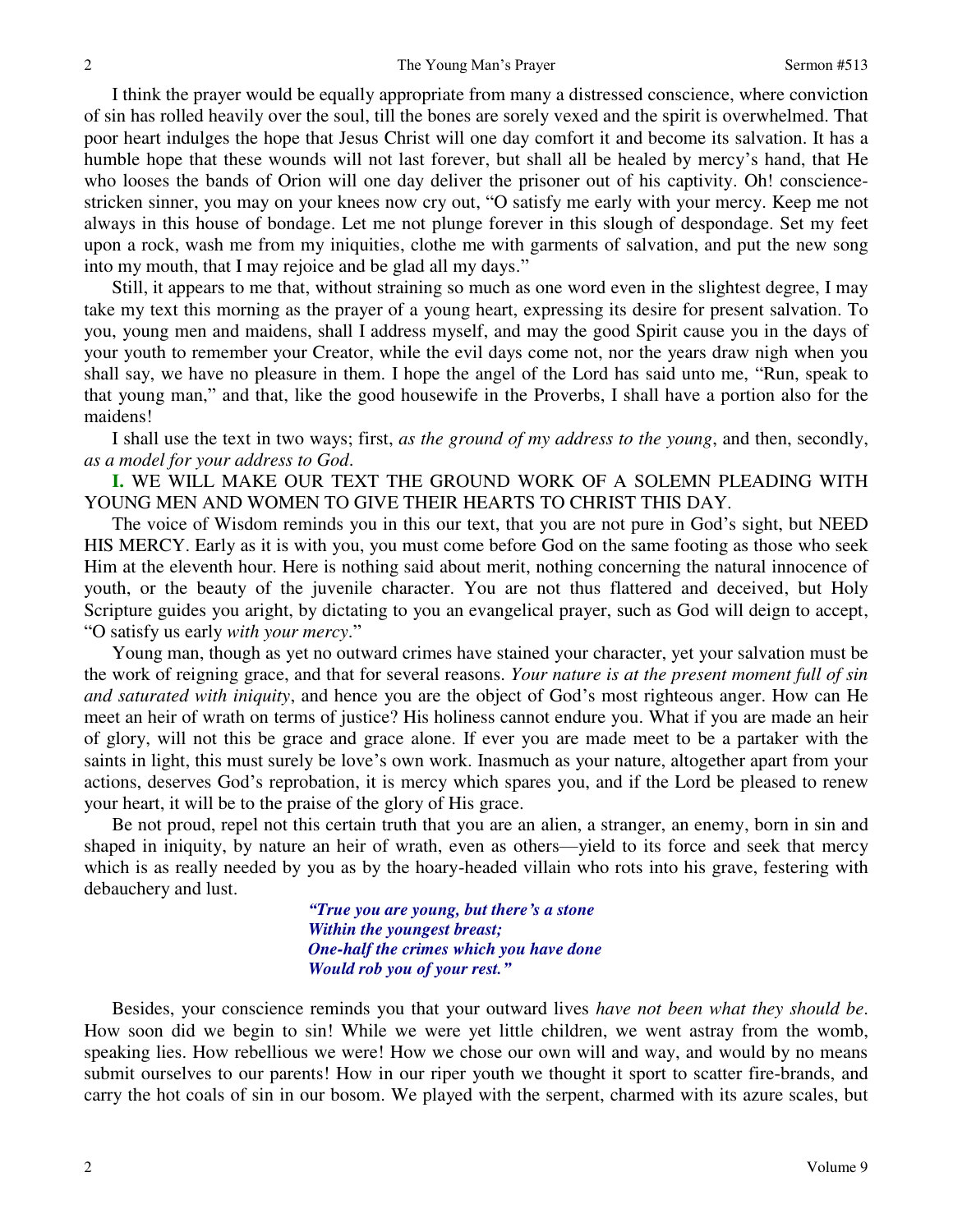forgetful of its poisoned fangs. Far be it from us to boast with the Pharisee, "Lord, I thank you that I am not as others," but rather, let the youngest pray with the publican, "God be merciful to me a sinner."

A little child, but seven years of age, cried when under conviction of sin, "Can the Lord have mercy upon such a great sinner as I am, who has lived seven years without fearing and loving Him?" Ah! my friends, if this babe could thus lament, what should be the repentance of those who are fifteen, or sixteen, or seventeen, or eighteen, or twenty, or who have passed the year of manhood? What shall you say, since you have lived so long, wasting your precious days, more priceless than pearls, neglecting those golden years, despising divine things, and continuing in rebellion against God?

Lord, You know that young though we be, we have multitudes of sins to confess, and therefore it is mercy, mercy, mercy, which we crave at Your hands. Remember, beloved young friends, that if you be saved in the morning of life, *you will be wonderful instances of preventing mercy.* It is great mercy which blots out sin, but who shall say that it is not equally great mercy which prevents it? To bring home yonder sheep which has long gone astray, with its wool all torn, its flesh bleeding, and its bones broken, manifests the tender care of the Good Shepherd. But oh! to reclaim the lamb at the commencement of its straying, to put it into the fold, and to keep it there, and nurture it. What a million mercies are here compressed into one! The young saint may sweetly sing—

> *"I still had wander'd but for You; Lord, 'twas Your own all-powerful Word, Sin's fetters broke and set me free, Henceforth to own You as my Lord."*

To pluck the withered brand from out of the fire, when it is black and scorched with the flame, there are depths of mercy here, but are there not heights of love, when the young wood is planted in the courts of the Lord and made to flourish as a cedar? However soon we are saved, the glory of perfection has departed from us, but how happy is he who tarries but a few years in a state of nature, as if the fall and the rising again walked hand in hand. No soul is without spot or wrinkle, but some stains are spots the young believer is happily delivered from.

Habits of vice and continuance in crime he has not known. He never knew the drunkard's raging thirst, the black oath of the sailor never dirtied his mouth. This younger son has not been long in the far country. He comes back before he has long fed the swine. He has been black with sin in the sight of God, but in the eyes of men, and in the open vision of onlookers, the young believer seems as if he had never gone astray. Here is great mercy, mercy for which heaven is to be praised forever and ever. This, I think I may call *distinguishing* grace with an emphasis. All election distinguishes, and all divine grace is discriminating, but that grace which adopts the young child so early is *distinguishing* in the highest degree.

As Jenubath, the young son of Hadad, was brought up in the court of Pharaoh and weaned in the king's palace, so are some saints sanctified from the womb. Happy is it for any young man, an elect one out of the elect is he, if he be weaned upon the knees of piety, and coddled upon the lap of holiness—if he is lighted to his bed with the lamps of the sanctuary and lulled to his sleep with the name of Jesus! If I may breathe a prayer in public for my children, let them be clothed with a little ephod, like young Samuel, and nourished in the chambers of the temple, like the young prince Joash. O my dear young friends, it is mercy, mercy in a distinguishing and peculiar degree, to be saved early, because of your fallen nature, because of sin committed, and yet more because of sin prevented, and distinguishing favor bestowed.

**2.** But I have another reason for endeavoring to plead with the young this morning, hoping that the Spirit of God will plead with them. I remark that salvation, if it comes to you, must not only be mercy, *but it must be mercy through the cross.* I infer that from the text, because the text desires it to be a satisfying mercy, and there is no mercy which ever can satisfy a sinner, but mercy through the cross of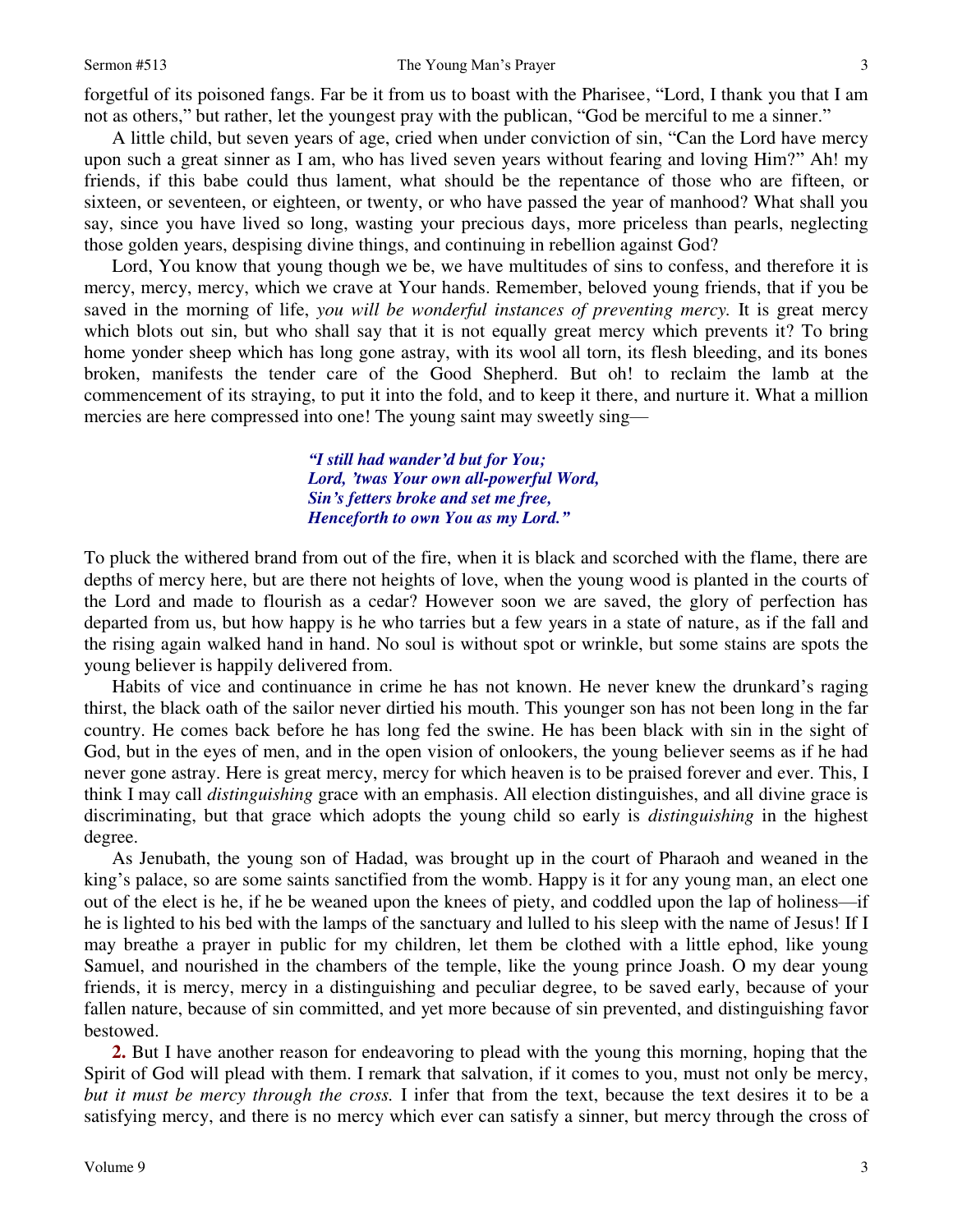Christ. There is no mercy apart from the cross. Many say that God is merciful, and therefore surely He will not condemn them, but in the pangs of death, and in the terrors of conscience, the uncovenanted mercy of God is no solace to the soul. Some proclaim a mercy which is dependent upon human effort, human goodness, or merit, but no soul ever yet did or could find any lasting satisfaction in this delusion. Mercy by mere ceremonies or mercy by outward ordinances is but a mockery of human thirst. Like Tantalus, who is mocked by the receding waters, so is the ceremonialist who tries to drink where he finds all comfort fleeing from him.

Young man, the cross of Christ has that in it which can give you solid, satisfying comfort, if you put your trust in it. It can satisfy *your judgment*. What is more logical than the great doctrine of substitution? God is so terribly just that He will by no means spare the guilty, and that justice is wholly met by Him who stood in the room, place, and stead of His people! Here is that which will satisfy your *conscience*. Your conscience knows that God must punish you. It is one of those truths which God stamped upon it when He first made you what you are. But when your soul sees Christ punished instead of you, it pillows its head right softly. There is no resting place for conscience but at the cross.

Priests may preach what they will and philosophers may imagine what they please, but there is in the conscience of man, in its restlessness, an indication that the cross of Christ must have come from God, because that conscience never ceases from its disquiet till it hides in the wounds of the Crucified. Never again shall conscience alarm you with dreadful thoughts of the wrath to come, if you lay hold of that mercy which is revealed in Jesus Christ.

Here, too, is satisfaction *for all your fears*. Do they pursue you today like a pack of hungry dogs in full pursuit of the stag? Flee to Christ and your fears have vanished! What has that man to fear for whom Jesus died? Need he alarm himself when Christ stands in his stead before the eternal throne and pleads there for him?

Here, too, is satisfaction *for your hopes*. He who gets Christ gets all the future wrapped up in Him. While

#### *"There's pardon for transgressions past; It matters not how black their cast,"*

there are also peace, and joy, and safety for all the years and for all the eternity to come in the same Christ Jesus who has put away your sin. Oh! I wish, young man, I wish young woman, that you would put your trust in Jesus now, for in Him there is an answer to this prayer, "O satisfy us early with your mercy."

**3.** Furthermore, anxiously would I press this matter of a youthful faith upon you, *because you have a dissatisfaction even now*. Do I not speak the truth? When looking into the bright eyes of the happiest among you, I venture to say that you are not perfectly satisfied. You feel that something is lacking. My lad, your boyish games cannot quite satisfy you. There is a something in you more noble than toys and games can gratify. Young man, your pursuits of business furnish you with some considerable interest and amusement, but still there is an aching void, you know there is, and although pleasure promises to fill it, you have begun already to discover that you have a thirst which is not to be quenched with water, and a hunger which is not to be satisfied with bread. You know it is so.

The other evening when you were quite alone, when you were quietly thinking matters over, you felt that this present world was not enough for you. The majesty of a mysterious longing, which God had put in you, lifted up itself and claimed to be heard! Did it not? The other day, after the party was over at which you had so enjoyed yourself, when it was all done, and everybody was gone and you were quite quiet, did you not feel that even if you had these things every day of your life, yet you could not be content? You want, you know not what, but something you do want to fill your heart. We look back upon our younger days and think that they were far happier than our present state, and we sometimes fancy that we used to be satisfied then, but I believe that our thoughts imagine a great falsehood.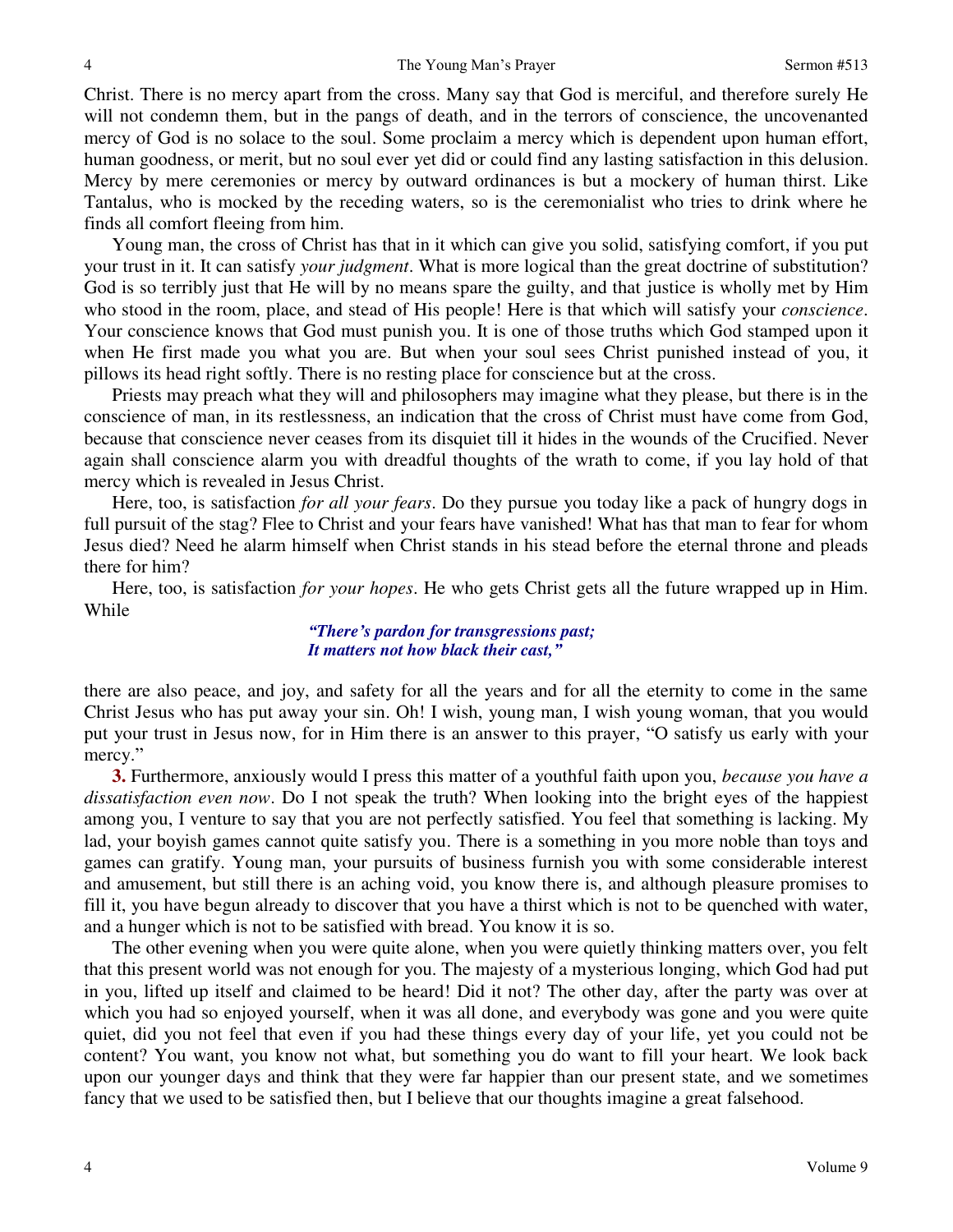I do, from my soul, confess that I never was satisfied till I came to Christ. When I was yet a child I had far more wretchedness than ever I have now. I will even add more weariness, more care, more heartache, than I know at this day. I may be singular in this confession, but I make it, and know it to be the truth. Since that dear hour when my soul cast itself on Jesus, I have found solid joy and peace, but before that, all those supposed gaieties of early youth, all the imagined ease and joy of boyhood, were but vanity and vexation of spirit to me. You do feel, if I know anything about you, that you are not quite satisfied now.

Well then, let me say to you again, that I would have you come to Jesus, for depend upon it, there is that in Him which can thoroughly satisfy you. What can you want more to satisfy *your heart* than love to Him? Our hearts all crave for an object upon which they may be set. We often surrender ourselves to an unworthy object, which betrays us or proves too narrow to accommodate our heart's desire. But if you love Jesus, you will love one who deserves your warmest affection, who will amply repay your fullest confidence, and will never betray it.

You say that not only does your heart need something, but your *head*. My witness is that there is in the Gospel of Christ the richest food for the brain. Before you know Christ, you read, you search, you study, and you put what you learn into a wild chaos of useless confusion. But after you have found Christ, everything else that you learn is put in its proper place. You get Christ as the central sun, and then, every science and fact begins to revolve round about Him just as the planets travel in their perpetual circle around the central orb. Without Christ, we are ignorant, but with Him, we understand the most excellent of sciences, and all others shall fall into their proper place.

This is an age when, without a true faith in Christ, the young mind has a dreary pilgrimage before it. False guides are standing, arrayed in all sorts of garbs, ready to lead you, first, to doubt this book of Scripture, then to distrust the whole, then to mistrust God and Christ, and then to doubt your own existence*,* and to come into the dreary dream-land where nothing is certain, where everything is myth and fiction. Give your heart to Christ, young man, and He will furnish you with anchors and a good anchor-hold to your mind, so that when stormy winds of skepticism sweep across the sea, and other boats are wrecked, you shall outride the storm and shall evermore be safe.

It is a strange thing that people should be so long before they are satisfied. Look at some of my hearers today. They mean to be satisfied with money, and when they were apprentices, they thought they would be so satisfied when they earned journeymen's wages. But they came to be journeymen, and then they were not satisfied till they were foremen. And then, they felt they never should be satisfied till they had a concern of their own. They got a concern of their own, and took a house in the city, but then they felt they could not be content till they had taken the adjoining premises. Then, they had more advertising and more work to do, and now they begin to feel that they never shall be quite easy till they have purchased a snug little villa in the country.

Yes, there are some here who have the villa, and handsome grounds, and so on, but they will not be satisfied till they see all their children married. And when they have seen all their children married, they will not be at rest then. They think they will, but they will not. There is always a something yet beyond. "Man never is, but always to be blessed," as Young puts it. There are Fortunate Isles for the mariner to reach, and failing these, there is no haven for him even in the safest port.

We know some, too, who instead of pursuing wealth, are looking after fame. They have been honored for that clever piece of writing, but they are desirous of more honor. They must write better still, and when they have achieved some degree of notoriety through a second attempt, they will feel that now they have a name to keep up, and so they must have that name widened, and the circle of their influence must extend.

The fact is, that neither wealth, nor honor, nor anything that is of mortal birth, can ever fill the insatiable, immortal soul of man. The heart of man has an everlasting hunger given to it, and if you could put worlds into its mouth, it would still crave for more. It is so thirsty that if all the rivers drained themselves into it, still, like the deep sea which is never full, the heart would yet cry out for more. Man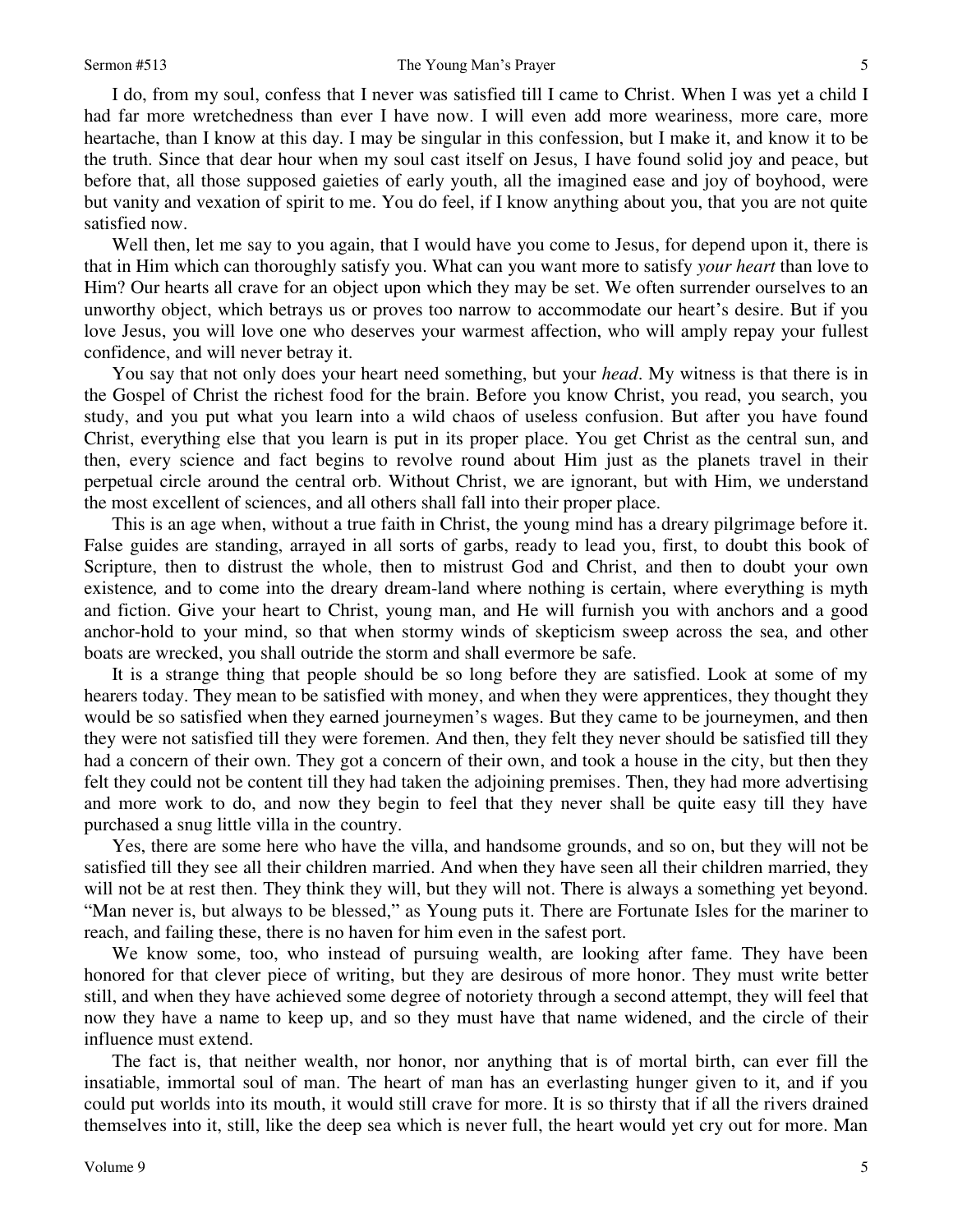is truly like the horseleech, ever he says, "Give! Give! Give!" But until the cross is given to the insatiable heart, till Jesus Christ, who is the fullness of Him who fills all in all, is bestowed, the heart of man never can be full.

Where shall we find a satisfied man but in the church of Christ? And in the church of Christ I find him, not in the pulpit merely, where success and position might satisfy, but I find him in the pew, humbly receiving the truth. I find him in the pew, not among the rich, where earthly comforts might tend to make him satisfied, but among the poor, where cold and nakedness might cause him to complain. I could point you today to the workman who earns every bit of bread he eats with more sweat of his brow than you would dream of, but he is content. I could point you to the poor work-girl who scarcely earns enough to hold body and soul together, and yet in this house of God her heart often leaps for joy, for she is wholly resigned.

I could show you the bedridden woman whose bones come through the skin through long lying upon a bed which friendship would gladly make soft, but which is all too hard for her weakness, and yet she is content, though a parish pittance be all that is given her to feed upon. I say, we have no need to exaggerate, or strain, or use hyperboles. We do find in the church of Christ those who have been and are satisfied with the mercy of God.

Now, would it not be a fine thing to begin life with being satisfied? There are some who do not end it with this attainment. They hunt after satisfaction till they come to their dying beds, and then still do not find it at last. But oh! to begin life with being satisfied! Not to say at some future date I will be satisfied, but to be content now—not when I have climbed to such-and-such a pinnacle I shall have enough, but to have enough now, to begin with satisfaction before you launch upon a world of troubles! You may do so, my brother, you may do so, my young sister, if now with a true heart, you look to Him who hangs upon yonder cross, and commit your soul into His keeping, praying this prayer, "O satisfy us *early* with your mercy."

The reason which our text gives I must comment upon for a moment. Our text says, "O satisfy us early with your mercy; *that we may rejoice and be glad all our days."* We never rejoice in the true sense of the term. We never possess solid gladness till we are satisfied with God's mercy. It is all a mockery and a pretense. The reality never comes to us till God's mercy visits our heart, but after that, what joy we know! Tell me that the Christian is miserable! O sir, you do not know what the Christian is. We need not appear before you with laughing faces, for our joy is deeper than yours, and needs not to tell itself out in immodest signs. The *poor* trader puts all his goods in the window, but the rich man has rich stores even in the dark cellar, his warehouses are full and he makes no show. Still waters run deep, and we are sometimes still in our joy, because of the depth of our delight.

Say we are not happy! Sirs, we would not change one moment of our joy for a hundred years of yours! We hear your joy, and we understand that it is like the crackling of thorns under a pot, which crackle all the louder because they burn so furiously, and will so soon be gone. But ours is a steady fire. We do mourn sometimes—we mourn oftener than we ought to do—we are free to confess this, but it is not our religion which makes us mourn. It is because we do not live up to it, for when we live up to it, and have the company of Jesus, we tell you

> *"We would not change our blessed estate For all that earth calls good or great; And while our faith can keep her hold, We envy not the sinner's gold."*

Our sickbeds are often as the doorstep of heaven, even when we are cast down, there is a sweet solace in our sorrow, and a profound joy about our apparent grief which we would not give away. God gave it to us and the world cannot destroy it. They who love Jesus Christ early have the best hope of enjoying the happiest days as Christians. *They will have the most service,* and the service of God is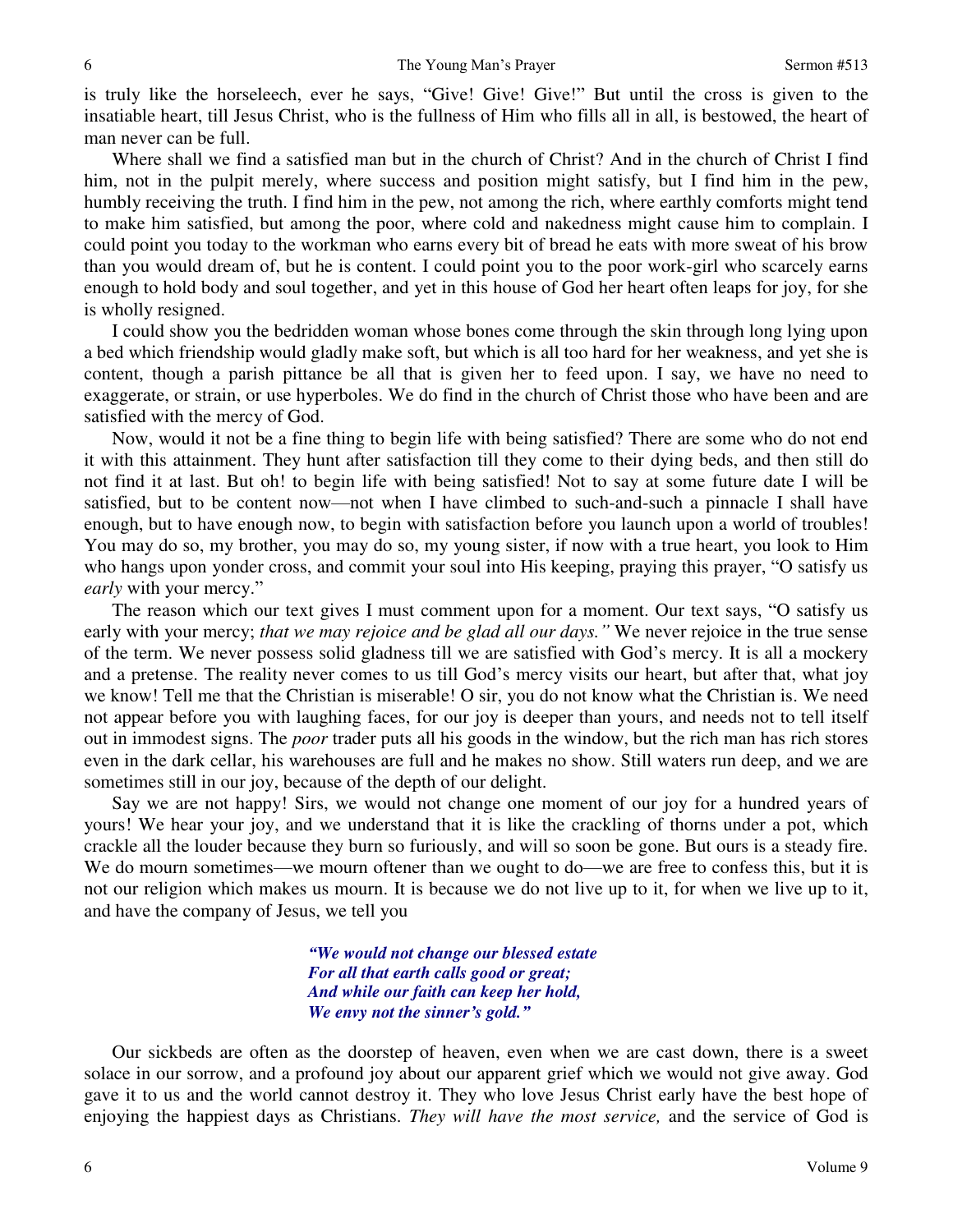perfect delight. Their youthful vigor will enable them to do more than those who enlist when they are old and decrepit. The joy of the Lord is our strength—and on the other hand, to use our strength for God is a fountain of joy.

Young man, if you give fifty years of service unto God, surely you shall rejoice all your days. The earlier we are converted, having the longer time to study in Christ's college, *the more profound shall be our knowledge of Him.* We shall have more time for communion, more years for fellowship. We shall have more seasons to prove the power of prayer and more opportunities to test the fidelity of God than we should if we came late. Those who come late are blessed by being helped to learn so much, but those who come in early shall surely outstrip them. Let me be young, like John, that I may have years of loving service, and like him may have much intimate acquaintance with my Lord.

Surely those who are converted early may reckon upon more joy, because *they never will have to contend with and to mourn over what later converts must know*. Your bones are not broken, you can run without weariness, you have not fallen as some have done, you can walk without fainting. Often the gray-headed man, who is converted at sixty or seventy, finds the remembrance of his youthful sins clinging to him. When he would praise, an old lascivious song revives upon his memory. When he would mount up to heaven, he suddenly remembers some scene in a haunt of vice, which he would be glad to forget.

But you, saved by divine grace before you thus fall into the jaw of the lion or under the paw of the bear, will certainly have cause for rejoicing all your life. If I may have heavenly music upon earth, let me begin it now, Lord. Put not away the viol and the harp for my fingers when they tremble with age. Let me use them while yet I am young. Now, Lord, if there is a banquet, do not bring me in at the end of the feast, but let me begin to feast today. If I am to be married to Jesus, let it not be when my hair is grey, but marry me to Jesus now. What better time for joy than today? Now shall my joys swell and grow like a river, which rolls on to a mightier breadth and depth as its course is prolonged! I shall rejoice and be glad in You all my days, good Lord, if You will now begin with me, in this the morning of my days.

I cannot put my thoughts together this morning as I desire, but I still feel an earnest longing to shoot the arrow to its mark, and therefore one or two stray thoughts before I turn to the prayer itself, and these shall be very brief. My dear young friends, you who are of my own age, or younger still, I beseech you, ask to be satisfied with God's mercy early, *for you may die early*. It has been our grief this week to stand by the open grave of one who was, alas! too soon, as we thought, snatched away to heaven. You may never number the full ripe years of manhood. We say that our years are threescore and ten, but to you, they may not even be a score. Your sun may go down while it is yet noon. God often reaps His corn green—long before the autumn comes, He cuts down His sheaves. "Because I will do this, prepare to meet your God."

Then, on the other hand if you should live, *in whose service could you spend your days better than in the service of God?* What more happy employment, what more blessed position than to be found, like Samuel, a waiting servant upon God, while yet you need a mother's care?

*Remember how early temptations beset you*. Would you not wish to secure your early days? And how can you cleanse your ways, except by taking heed unto them according to God's Word? Do you not know, too, *that the church wants you?* Your young blood shall keep her veins full of vigor, and make her sinews strong.

*Should not the love of Jesus Christ win you?* If He died and shed His blood for men, does He not deserve their best service? Would you desire to give to God an offering of the end of your days? What would you have thought of the Jew who brought an old bullock—who, after having used an ox in his own fields till it was worn out, should then consecrate it to God? Let the lambs be offered. Let the firstlings of the herd be brought. Let God have the first sheaves of the harvest. Surely, He deserves something better than to have the devil's leavings put upon His holy altar!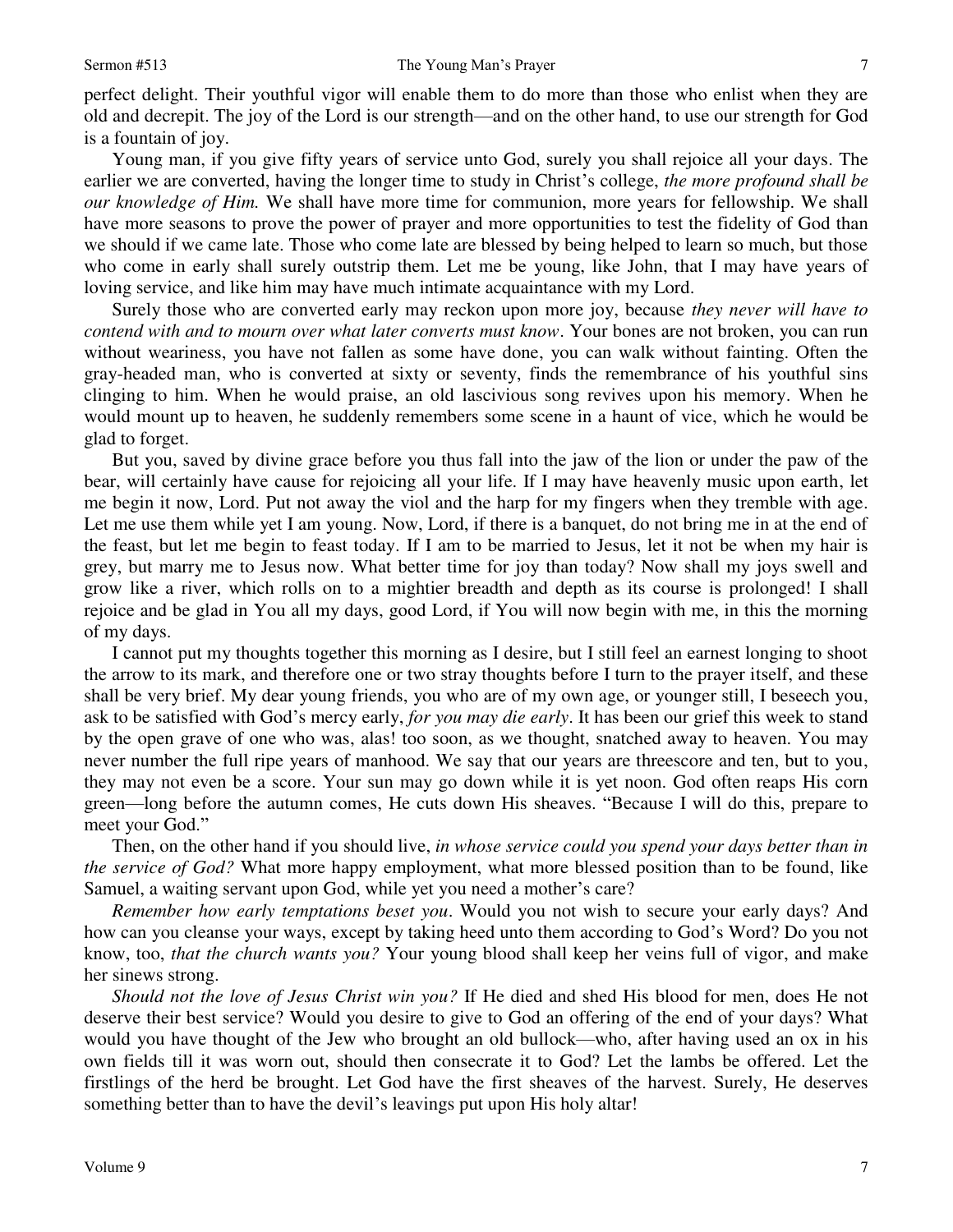"Oh! but" you say, "would He accept me if I came to Him early?" Why, you have more promises than the old man has. It is written that God will be found of them who seek Him, but it is specially written, "They that seek me early shall find me." You have a peculiar promise given to you. If there were any who could be rejected, it could not by any possibility be the young. If there were one whom Jesus Christ could leave, it would not be you, for He gathers the lambs in His bosom. "Suffer the little children to come unto me and forbid them not, for of such is the kingdom of heaven." May not that cheer you, however young you be?

Jesus Christ loves to see young men and maidens join in His praise. We find that the best of saints in the Old and New Testament were those who came to Jesus young. Certain it is that the pick and cream of the church in modern times will be found among those who are early converts. Look at those who are church officials and ministers, and in most cases, and the exception only proves the rule, in most cases, the leaders in our Israel are those who, as young Hannibal was devoted by his parents to the great cause of his country, were devoted by their parents to the great cause of Zion and to the interests of Jerusalem.

If you would be strong for God, eminent in His service, and joyful in His ways, if you would understand the heights and depths of the love of Christ which passes knowledge, if you would give yourselves before your bones are broken, and before your spirit has become tinctured through and through with habits of iniquity, then offer this prayer, "O satisfy us early with your mercy, that we may rejoice and be glad all our days."

**II.** And now, very briefly, we shall take the text as YOUR ADDRESS TO GOD.

Every word here is significant. *"O."* This teaches us *that the prayer is to be earnest*. I will suppose that I have led some of you young people here now to breathe this prayer to God. Am I so unhappy as to suppose that none of you will do it? Are there not some who now say, "I will, with my whole heart, God the Holy Spirit helping me, now in my pew offer this supplication to heaven." It begins with an "O."

Dull prayers will never reach God's throne. What comes from our heart coldly can never get to God's heart. Dull, dead prayers, ask God to deny them. We must pray out of our very souls. The soul of our prayer must be the prayer of our soul. *"O* satisfy us."

Young man, the Lord is willing to open the door to those who knock, but you must knock hard. He is fully prepared to give to those who ask, but you must ask earnestly. The kingdom of heaven suffers violence. It is not a gentle grasp which will avail, you must *wrestle* with the angel. Give no sleep to your eyes nor slumber to your eyelids till you have found the Savior. Remember, if you do but find Him, it will well-repay you, though you shed drops of blood in the pursuit. If instead of tears you had given your heart's blood, and if instead of sighs you were to give the shrieks of a martyr, it would wellrecompense you if you did but find Jesus—therefore, be earnest.

If you find Him not, remember, you perish, and perish with a great destruction. The wrath of God abides on you, and hell must be your portion. Therefore, as one who pleads for his life, so plead for mercy*.* Throw your whole spirit into it and let that spirit be heated to a glowing heat. Be not satisfied to stand at the foot of the throne and say, "Let God save me if He will." No, but put it thus, "Lord, I cannot take a denial. *O* satisfy me. *O* save me." Such a prayer is sure to be accepted.

Again, *make it a generous prayer,* when you are at it. "O satisfy *us* early!" I am glad to see among our young sisters in the catechumen class such a spirit of love for one another, so that when one is converted, she is sure to look round for another, the scores in that class who have found the Lord are always searching out some stray young woman in the street, or some hopeful ones attending the congregation, whom they try to bring in, that Jesus may be glorified. The very first duty of a convert is to labor for the conversion of others, and surely it will not spoil your prayer, young man, if when you are praying for yourself, you will put it in the plural, "O satisfy *us*."

Pray for your brothers and sisters. I am sure we are verily guilty in this thing. Those who sprang from the same loins as ourselves, would to God that they were all saved with the same salvation. You may, some of you, be happy enough to be members of a family in which all are converted. Oh! that we could all say the same! May the remembrance of this text provoke you and me to pray for unconverted